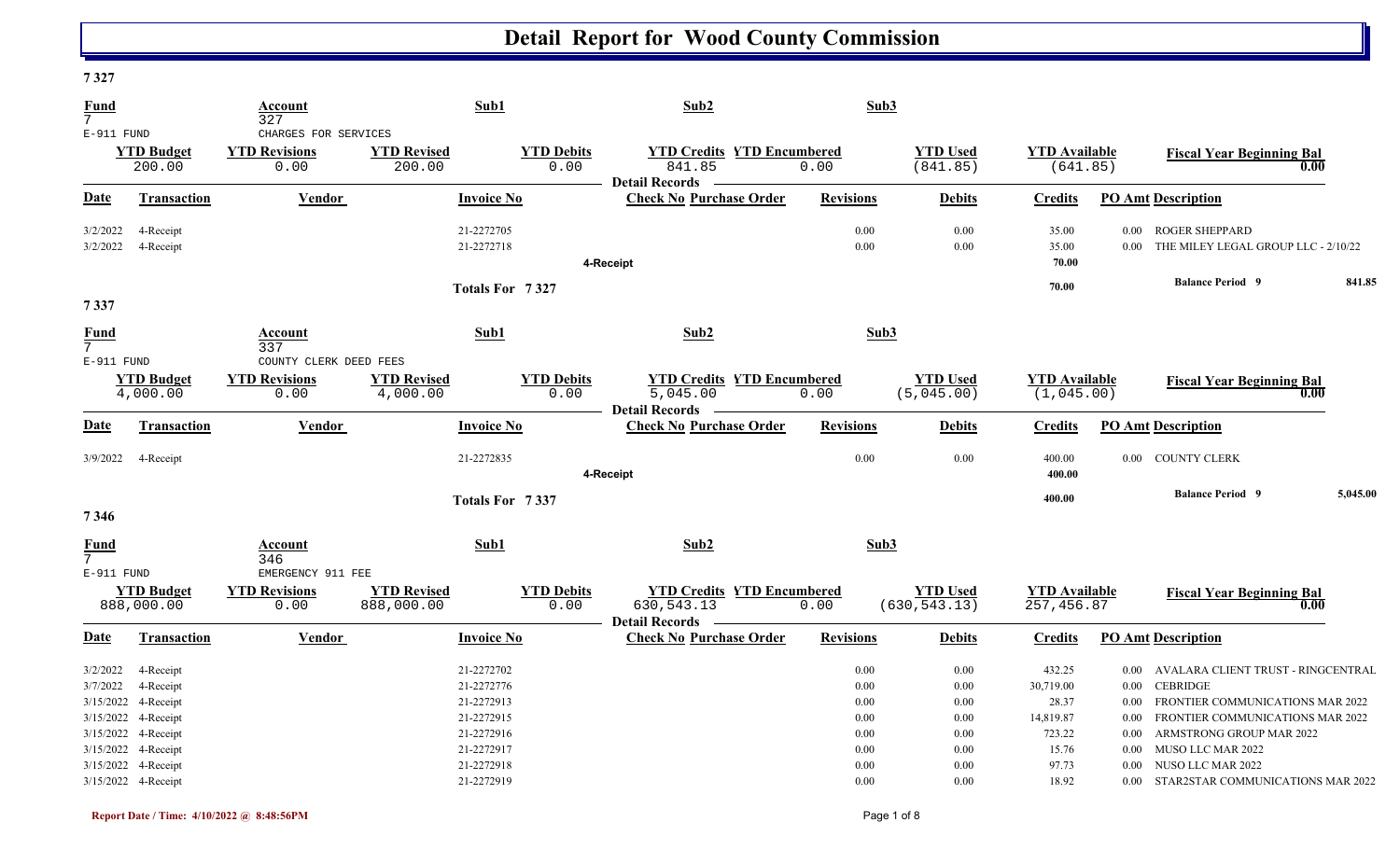#### **Detail Report for Wood County Commission 4-Receipt 46,855.12 46,855.12 Balance Period 630,543.13 <sup>9</sup> Totals For 7 346 7 401 40 9999** 7 401 $1 \hspace{3.1em} 40 \hspace{3.1em} 9999$ **Fund Account Sub1 Sub2 Sub3** E-911 FUND COUNTY COMMISSION CONTRACTURAL SERVICES CREDIT CARD CLEARING0.00 0.00 0.00 49,576.26 49,576.26 0.00 0.00 0.00 **YTD Budget YTD Revisions YTD Revised YTD Debits YTD EncumberedWED USED AVAILABLE 19.00**<br>0.00 **Fiscal Year Beginning Bal** 0.00<br>0.00 **Date Vendor Invoice NoTransaction Purchase Order Revisions Debits Credits PO Amt Description Detail Records**Vendor **Invoice No** 3/10/2022 2-Invoice 2-Invoice 202203087 0.00 FIFTH THIRD BANK 8318 5,733.50 0.00 0.00 PURCHASE CARD **2-Invoice 5,733.50** 3/10/2022 5-Journal Entry 5-Journal Entry 20220308067001 0.00 FRONTIER 0.00 417.72 0.00 WOOD CO FINANCE-4019-FRONTIER COM M3/10/2022 5-Journal Entry 2 5-Journal Entry 2020 FRONTIER 20220308068001 2002000 200 0.00 4,221.53 0.00 WOOD CO FINANCE-4019-FRONTIER COMI 3/10/2022 5-Journal Entry 2 5-Journal Entry 2008 PARKERSBURG UTILITY BOA 20220308021001 2020 2030 2020 2030 2009 2012 2020 2030 2040 2020 0.00 85.97 0.00 BARBARA JOHNSTON-3722-PARKERSBUR G3/10/2022 5-Journal Entry 5-Journal Entry 20220308022001 0.00 PARKERSBURG UTILITY BO A 0.00 87.27 0.00 BARBARA JOHNSTON-3722-PARKERSBUR G 3/10/2022 5-Journal Entry 2 5-Journal Entry 2020 2020308041001 20220308041001 20220308041001  $0.00$   $0.00$   $151.01$   $0.00$   $0.00$   $0.00$   $0.00$   $0.00$   $0.00$   $0.00$   $0.00$   $0.00$   $0.00$   $0.00$   $0.00$   $0.00$   $0.00$   $0.00$   $0.00$   $0.00$   $0.00$   $0.00$   $0.00$   $0.00$   $0.00$   $0.00$   $0.00$   $0.00$   $0.00$   $0.00$   $0.00$   $0$ 3/10/2022 5-Journal Entry WEST VIRGINIA APCO 20220308073001 85449 85449 0.00 0.00 770.00 770.00 (770.00) APCO Conference, WV Chapter (2 attendees S. S. **5-Journal Entry 5,733.50 5,733.50 5,733.50 ) (770.00 Balance Period 0.00 <sup>9</sup> Totals For 7 401 40 9999 7 712 10 103** 7 7122 and 10 and 103 and 103 and 103 and 103 and 103 and 103 and 103 and 103 and 103 and 103 and 103 and 103 and 103 and 103 and 103 and 103 and 103 and 103 and 103 and 103 and 103 and 103 and 103 and 103 and 103 and 103 and **Fund Account Sub1 Sub2 Sub3** E-911 FUND COMM CTR/E 9-1-1 PERSONAL SERVICES SALARIES-DEPUTIES 152,586.00 0.00 152,586.00 91,307.61 0.00 0.00 (91,307.61) 61,278.39 **YTD Budget YTD Revisions YTD Revised YTD Debits YTD Credits YTD Encumbered<u>WID Used</u><br>
Fiscal Year Beginning Bal**<br>
(91,307.61)<br> **Fiscal Year Beginning Bal**<br> **Fiscal Year Beginning Bal Date Vendor Invoice NoTransaction Purchase Order Revisions Debits Credits PO Amt Description Detail RecordsConductional Vendor Check Invoice No** 3/2/2022 2-Invoice 03022022A 0.00 GENERAL COUNTY FUNDS 8316 6,433.47 0.00 0.00 SALARY **2-Invoice 6,433.47 6,433.47 Balance Period 91,307.61 <sup>9</sup> Totals For 7 712 10 103 7 712 10 104** 7 7122 and 10 10  $\pm$  10  $\pm$  10  $\pm$  10  $\pm$ **Fund Account Sub1 Sub2 Sub3** E-911 FUND COMM CTR/E 9-1-1 PERSONAL SERVICES SOCIAL SECURITY 102,136.00 0.00 102,136.00 60,891.56 0.00 0.00 (60,891.56) 41,244.44 **YTD Budget YTD Revisions YTD Revised YTD Debits YTD Credits YTD Encumbered<u>WTD Used</u> <b>Example 1** TD Available **Fiscal Year Beginning Bal 1** Consequently **Fiscal Year Beginning Bal 1** Consequently **Fiscal Year Beginning Bal 1** Consequently **Fiscal Year Beginning Bal Date Vendor Invoice NoTransaction Purchase Order Revisions Debits Credits PO Amt Description Detail Records** Vendor **Invoice No**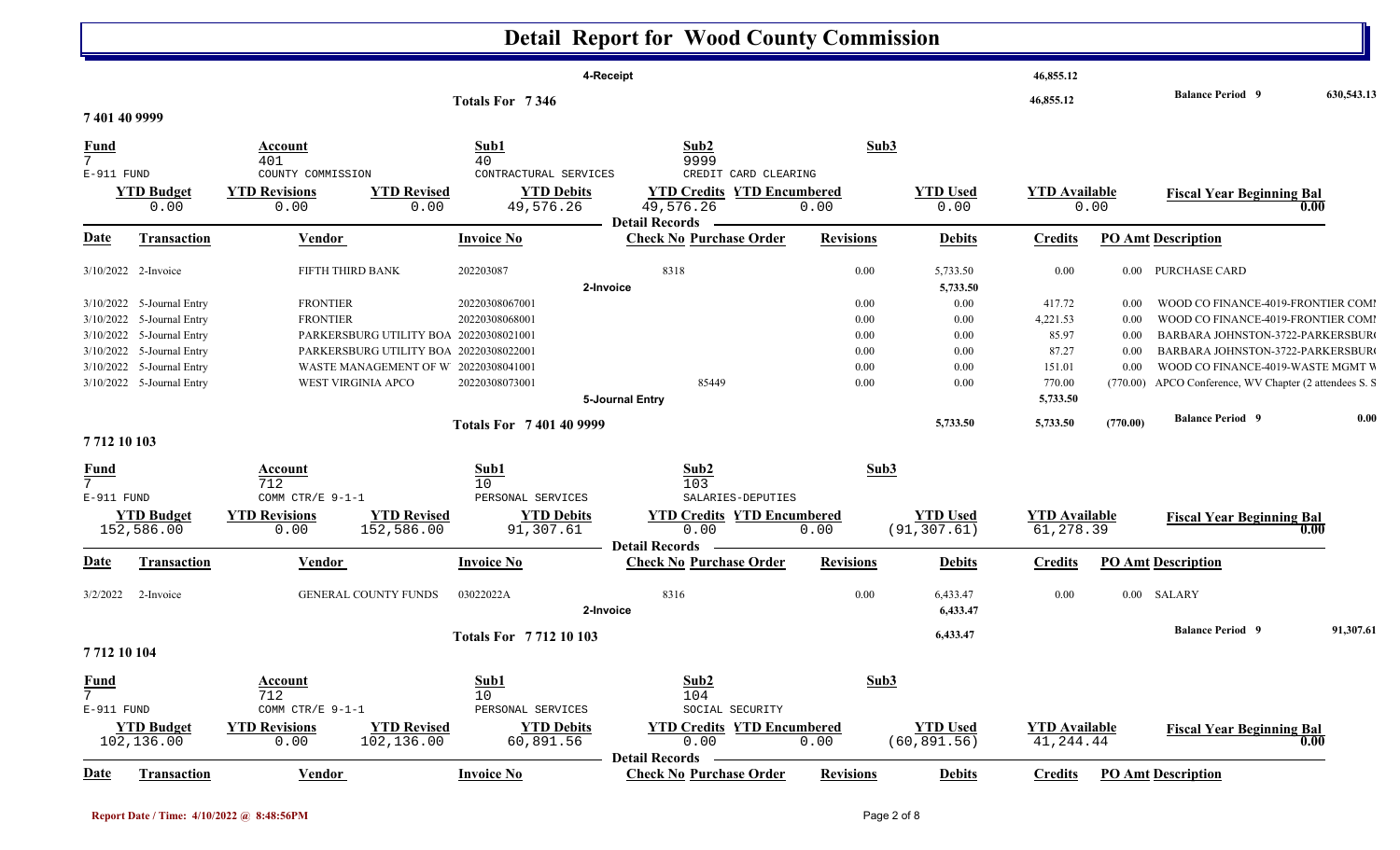|                                              |                                 |                                                                                                                 |                                                                    | <b>Detail Report for Wood County Commission</b>                                                        |                      |                                  |                                    |                      |                                  |                   |
|----------------------------------------------|---------------------------------|-----------------------------------------------------------------------------------------------------------------|--------------------------------------------------------------------|--------------------------------------------------------------------------------------------------------|----------------------|----------------------------------|------------------------------------|----------------------|----------------------------------|-------------------|
| 3/2/2022                                     | 2-Invoice                       | GENERAL COUNTY FUNDS                                                                                            | 8316<br>$0.00\,$<br>2-Invoice                                      |                                                                                                        | 6,783.12<br>6,783.12 | $0.00\,$                         |                                    | 0.00 SOCIAL SECURITY |                                  |                   |
| 7712 10 105                                  |                                 |                                                                                                                 | <b>Totals For 771210104</b>                                        |                                                                                                        |                      | 6,783.12                         |                                    |                      | <b>Balance Period 9</b>          | 60,891.56         |
| <b>Fund</b><br>$7\overline{ }$<br>E-911 FUND | <b>YTD Budget</b><br>445,336.00 | Account<br>712<br>COMM CTR/E 9-1-1<br><b>YTD Revised</b><br><b>YTD Revisions</b><br>0.00<br>445,336.00          | Sub1<br>10<br>PERSONAL SERVICES<br><b>YTD Debits</b><br>251,721.37 | Sub2<br>105<br>INSURANCE PREMIUM<br><b>YTD Credits YTD Encumbered</b><br>0.00<br><b>Detail Records</b> | Sub3<br>0.00         | <b>YTD Used</b><br>(251, 721.37) | <b>YTD</b> Available<br>193,614.63 |                      | <b>Fiscal Year Beginning Bal</b> | 0.00              |
| <b>Date</b>                                  | Transaction                     | <b>Vendor</b>                                                                                                   | <b>Invoice No</b>                                                  | <b>Check No Purchase Order</b>                                                                         | <b>Revisions</b>     | <b>Debits</b>                    | <b>Credits</b>                     |                      | <b>PO Amt Description</b>        |                   |
| 3/2/2022                                     | 2-Invoice                       | GENERAL COUNTY FUNDS                                                                                            | 03022022A                                                          | 8316<br>2-Invoice                                                                                      | $0.00\,$             | 36,057.46<br>36,057.46           | 0.00                               |                      | 0.00 HEALTH INSURANCE            |                   |
| 7712 10 106                                  |                                 |                                                                                                                 | Totals For 7712 10 105                                             |                                                                                                        |                      | 36,057.46                        |                                    |                      | <b>Balance Period 9</b>          | 251,721.37        |
| <b>Fund</b><br>$7\overline{ }$<br>E-911 FUND | <b>YTD Budget</b><br>126,800.00 | <b>Account</b><br>712<br>COMM CTR/E $9-1-1$<br><b>YTD Revisions</b><br><b>YTD Revised</b><br>126,800.00<br>0.00 | Sub1<br>10<br>PERSONAL SERVICES<br><b>YTD Debits</b><br>81,670.91  | Sub2<br>106<br>RETIREMENT<br><b>YTD Credits YTD Encumbered</b><br>0.00<br><b>Detail Records</b>        | Sub3<br>0.00         | <b>YTD Used</b><br>(81, 670.91)  | <b>YTD Available</b><br>45,129.09  |                      | <b>Fiscal Year Beginning Bal</b> | 0.00              |
| <b>Date</b>                                  | <b>Transaction</b>              | <b>Vendor</b>                                                                                                   | <b>Invoice No</b>                                                  | <b>Check No Purchase Order</b>                                                                         | <b>Revisions</b>     | <b>Debits</b>                    | <b>Credits</b>                     |                      | <b>PO Amt Description</b>        |                   |
| 3/2/2022                                     | 2-Invoice                       | GENERAL COUNTY FUNDS                                                                                            | 03022022A                                                          | 8316<br>2-Invoice                                                                                      | 0.00                 | 9,238.36<br>9,238.36             | 0.00                               | $0.00\,$             | <b>RETIREMENT</b>                |                   |
| 7712 10 108                                  |                                 |                                                                                                                 | <b>Totals For 771210106</b>                                        |                                                                                                        |                      | 9,238.36                         |                                    |                      | <b>Balance Period 9</b>          | 81,670.91         |
| $\frac{Fund}{7}$<br>E-911 FUND               | <b>YTD Budget</b><br>90,000.00  | <b>Account</b><br>712<br>COMM CTR/E 9-1-1<br><b>YTD Revised</b><br><b>YTD Revisions</b><br>0.00<br>90,000.00    | Sub1<br>10<br>PERSONAL SERVICES<br><b>YTD Debits</b><br>62,098.43  | Sub2<br>108<br>OVERTIME<br><b>YTD Credits YTD Encumbered</b><br>0.00<br>Detail Records —               | Sub3<br>0.00         | <b>YTD Used</b><br>(62,098.43)   | <b>YTD</b> Available<br>27,901.57  |                      | <b>Fiscal Year Beginning Bal</b> | $\overline{0.00}$ |
| <b>Date</b>                                  | Transaction                     | <b>Vendor</b>                                                                                                   | <b>Invoice No</b>                                                  | <b>Check No Purchase Order</b>                                                                         | <b>Revisions</b>     | <b>Debits</b>                    | <b>Credits</b>                     |                      | <b>PO Amt Description</b>        |                   |
|                                              | 3/2/2022 2-Invoice              | GENERAL COUNTY FUNDS                                                                                            | 03022022A                                                          | 8316<br>2-Invoice                                                                                      | $0.00\,$             | 7,230.52<br>7,230.52             | 0.00                               |                      | 0.00 OVERTIME                    |                   |
|                                              |                                 |                                                                                                                 | <b>Totals For 771210108</b>                                        |                                                                                                        |                      | 7,230.52                         |                                    |                      | <b>Balance Period 9</b>          | 62,098.43         |

**7 712 10 109**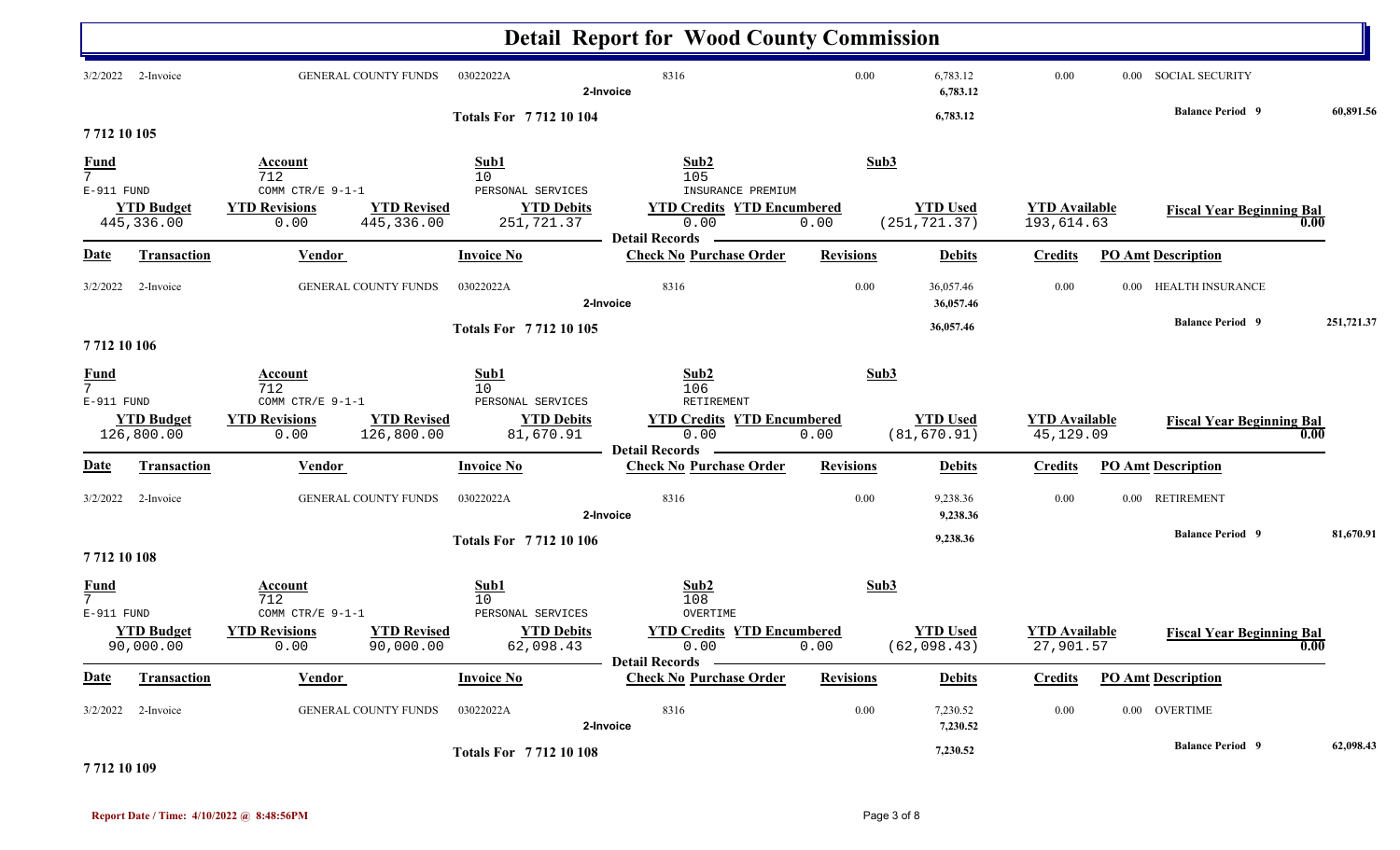| <b>Fund</b><br>$\overline{7}$                  |                                  | Account<br>712                                   |                                  | Sub1<br>10                                          | Sub2<br>109<br>EXTRA HELP                                          | Sub3             |                                  |                                    |                                  |            |  |
|------------------------------------------------|----------------------------------|--------------------------------------------------|----------------------------------|-----------------------------------------------------|--------------------------------------------------------------------|------------------|----------------------------------|------------------------------------|----------------------------------|------------|--|
| E-911 FUND                                     | <b>YTD Budget</b><br>67,116.00   | COMM CTR/E 9-1-1<br><b>YTD Revisions</b><br>0.00 | <b>YTD Revised</b><br>67,116.00  | PERSONAL SERVICES<br><b>YTD Debits</b><br>31,558.69 | <b>YTD Credits YTD Encumbered</b><br>0.00<br><b>Detail Records</b> | 0.00             | <b>YTD Used</b><br>(31, 558.69)  | <b>YTD</b> Available<br>35,557.31  | <b>Fiscal Year Beginning Bal</b> | 0.00       |  |
| <u>Date</u>                                    | <b>Transaction</b>               | <b>Vendor</b>                                    |                                  | <b>Invoice No</b>                                   | <b>Check No Purchase Order</b>                                     | <b>Revisions</b> | <b>Debits</b>                    | <b>Credits</b>                     | <b>PO Amt Description</b>        |            |  |
| 3/2/2022                                       | 2-Invoice                        |                                                  | <b>GENERAL COUNTY FUNDS</b>      | 03022022A                                           | 8316<br>2-Invoice                                                  | 0.00             | 1,608.23<br>1,608.23             | 0.00                               | 0.00 EXTRA HELP                  |            |  |
| 771210184                                      |                                  |                                                  |                                  | <b>Totals For 771210109</b>                         |                                                                    |                  | 1,608.23                         |                                    | <b>Balance Period 9</b>          | 31,558.69  |  |
| <u>Fund</u><br>7 <sup>7</sup><br>E-911 FUND    |                                  | Account<br>712<br>COMM CTR/E 9-1-1               |                                  | Sub1<br>10<br>PERSONAL SERVICES                     | Sub <sub>2</sub><br>184<br><b>DISPATCHERS</b>                      | Sub3             |                                  |                                    |                                  |            |  |
|                                                | <b>YTD Budget</b><br>965, 411.00 | <b>YTD Revisions</b><br>0.00                     | <b>YTD Revised</b><br>965,411.00 | <b>YTD Debits</b><br>601,754.54                     | <b>YTD Credits YTD Encumbered</b><br>0.00<br><b>Detail Records</b> | 0.00             | <b>YTD Used</b><br>(601, 754.54) | <b>YTD Available</b><br>363,656.46 | <b>Fiscal Year Beginning Bal</b> | 0.00       |  |
| <b>Date</b>                                    | <b>Transaction</b>               | Vendor                                           |                                  | <b>Invoice No</b>                                   | <b>Check No Purchase Order</b>                                     | <b>Revisions</b> | <b>Debits</b>                    | <b>Credits</b>                     | <b>PO Amt Description</b>        |            |  |
| 3/2/2022                                       | 2-Invoice                        |                                                  | <b>GENERAL COUNTY FUNDS</b>      | 03022022A                                           | 8316<br>2-Invoice                                                  | 0.00             | 73,268.88<br>73,268.88           | 0.00                               | 0.00 DISPATCHERS                 |            |  |
| 7712 10 185                                    |                                  |                                                  |                                  | <b>Totals For 771210184</b>                         |                                                                    |                  | 73,268.88                        |                                    | <b>Balance Period 9</b>          | 601,754.54 |  |
| <b>Fund</b><br>$\overline{7}$<br>E-911 FUND    |                                  | Account<br>712<br>COMM CTR/E $9-1-1$             |                                  | Sub1<br>10 <sup>°</sup><br>PERSONAL SERVICES        | Sub2<br>185<br>HOLIDAY PAY                                         | Sub3             |                                  |                                    |                                  |            |  |
|                                                | <b>YTD Budget</b><br>60,000.00   | <b>YTD Revisions</b><br>0.00                     | <b>YTD Revised</b><br>60,000.00  | <b>YTD Debits</b><br>48,034.33                      | <b>YTD Credits YTD Encumbered</b><br>0.00<br><b>Detail Records</b> | 0.00             | <b>YTD Used</b><br>(48, 034.33)  | <b>YTD</b> Available<br>11,965.67  | <b>Fiscal Year Beginning Bal</b> | 0.00       |  |
| <u>Date</u>                                    | <b>Transaction</b>               | <b>Vendor</b>                                    |                                  | <b>Invoice No</b>                                   | <b>Check No Purchase Order</b>                                     | <b>Revisions</b> | <b>Debits</b>                    | <b>Credits</b>                     | <b>PO Amt Description</b>        |            |  |
| 3/2/2022                                       | 2-Invoice                        |                                                  | <b>GENERAL COUNTY FUNDS</b>      | 03022022A                                           | 8316<br>2-Invoice                                                  | 0.00             | 5,377.97<br>5,377.97             | 0.00                               | 0.00 HOLIDAY PAY                 |            |  |
| 7 712 40 211                                   |                                  |                                                  |                                  | <b>Totals For 771210185</b>                         |                                                                    |                  | 5,377.97                         |                                    | <b>Balance Period 9</b>          | 48,034.33  |  |
| <b>Fund</b><br>$7\overline{ }$<br>$E-911$ FUND |                                  | Account<br>712<br>COMM CTR/E $9-1-1$             |                                  | Sub1<br>40<br>CONTRACTURAL SERVICES                 | Sub2<br>211<br>TELEPHONES                                          | Sub3             |                                  |                                    |                                  |            |  |
|                                                | <b>YTD Budget</b><br>75,000.00   | <b>YTD Revisions</b><br>0.00                     | <b>YTD Revised</b><br>75,000.00  | <b>YTD Debits</b><br>32, 381.51                     | <b>YTD Credits YTD Encumbered</b><br>0.00                          | 0.00             | <b>YTD Used</b><br>(32, 381.51)  | <b>YTD Available</b><br>42,618.49  | <b>Fiscal Year Beginning Bal</b> | 0.00       |  |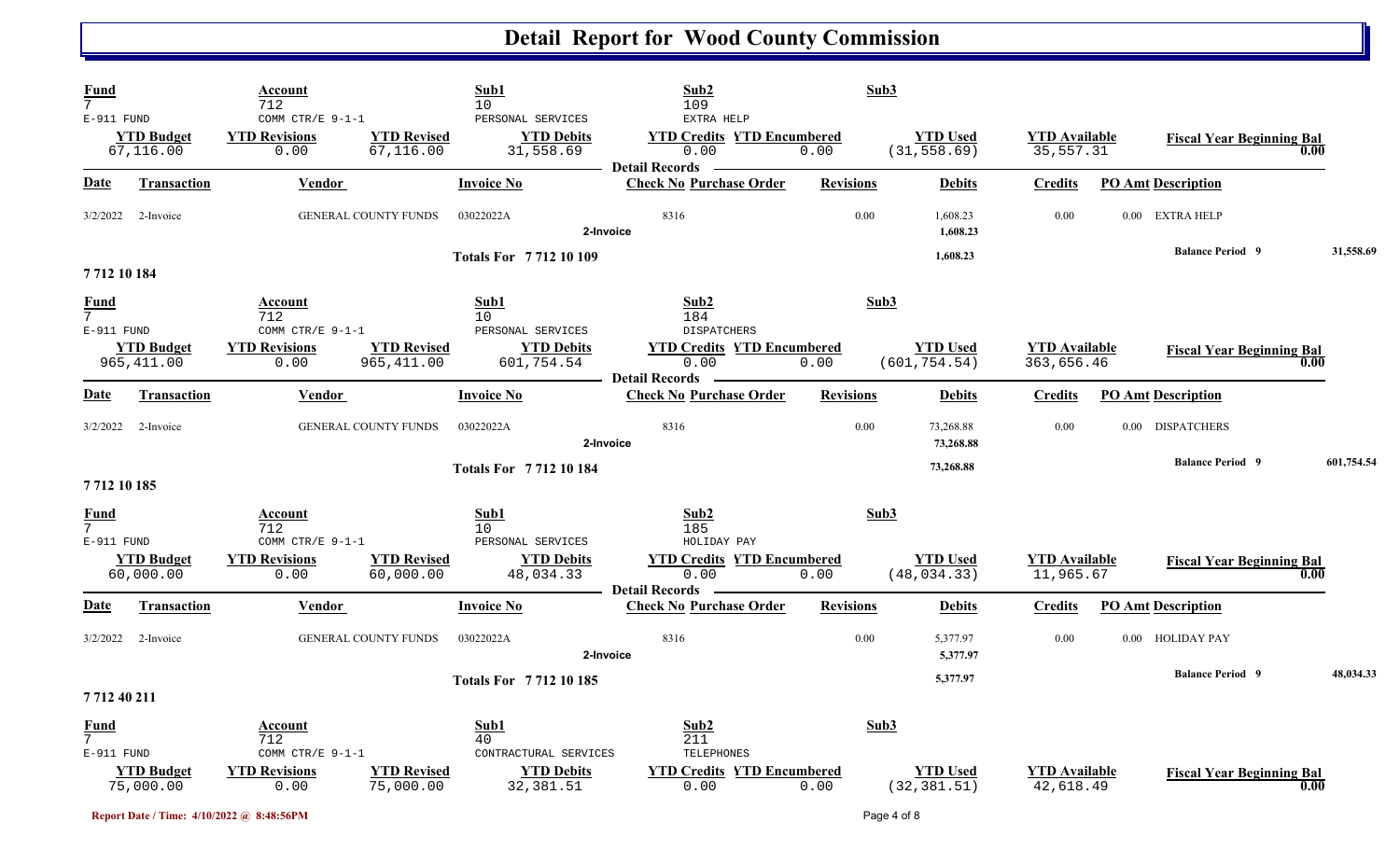|                                             |                                                        |                                           |                                                                                  |                                     | Detail Records —                                                |                            |                                 |                                     |                  |                                                                          |           |
|---------------------------------------------|--------------------------------------------------------|-------------------------------------------|----------------------------------------------------------------------------------|-------------------------------------|-----------------------------------------------------------------|----------------------------|---------------------------------|-------------------------------------|------------------|--------------------------------------------------------------------------|-----------|
| <u>Date</u>                                 | <b>Transaction</b>                                     | <b>Vendor</b>                             |                                                                                  | <b>Invoice No</b>                   | <b>Check No Purchase Order</b>                                  | <b>Revisions</b>           | <b>Debits</b>                   | <b>Credits</b>                      |                  | <b>PO Amt Description</b>                                                |           |
|                                             | 3/15/2022 2-Invoice                                    | <b>VERIZON WIRELESS</b>                   |                                                                                  | 9900566899                          | 8327<br>2-Invoice                                               | 0.00                       | 142.01<br>142.01                | $0.00\,$                            |                  | 0.00 221938858-00001                                                     |           |
|                                             | 3/10/2022 5-Journal Entry<br>3/10/2022 5-Journal Entry | <b>FRONTIER</b><br><b>FRONTIER</b>        |                                                                                  | 20220308067001<br>20220308068001    | 5-Journal Entry                                                 | 0.00<br>0.00               | 417.72<br>4,221.53<br>4,639.25  | $0.00\,$<br>$0.00\,$                | $0.00\,$<br>0.00 | WOOD CO FINANCE-4019-FRONTIER COMI<br>WOOD CO FINANCE-4019-FRONTIER COMI |           |
|                                             |                                                        |                                           |                                                                                  |                                     |                                                                 |                            | 4,781.26                        |                                     |                  | <b>Balance Period 9</b>                                                  | 32,381.51 |
|                                             | 7712 40 213 1325                                       |                                           |                                                                                  | Totals For 771240211                |                                                                 |                            |                                 |                                     |                  |                                                                          |           |
| <u>Fund</u><br>$\overline{7}$<br>E-911 FUND |                                                        | <b>Account</b><br>712<br>COMM CTR/E 9-1-1 |                                                                                  | Sub1<br>40<br>CONTRACTURAL SERVICES | Sub2<br>213<br>UTILITIES                                        | Sub3<br>1325               | ELECT. E-911 BLDG               |                                     |                  |                                                                          |           |
|                                             | <b>YTD Budget</b><br>17,000.00                         | <b>YTD Revisions</b><br>0.00              | <b>YTD Revised</b><br>17,000.00                                                  | <b>YTD Debits</b><br>17,473.70      | <b>YTD Credits YTD Encumbered</b><br>0.00                       | 0.00                       | <b>YTD Used</b><br>(17, 473.70) | <b>YTD Available</b><br>(473.70)    |                  | <b>Fiscal Year Beginning Bal</b><br>0.00                                 |           |
| <b>Date</b>                                 | Transaction                                            | Vendor                                    |                                                                                  | <b>Invoice No</b>                   | <b>Detail Records</b><br><b>Check No Purchase Order</b>         | <b>Revisions</b>           | <b>Debits</b>                   | <b>Credits</b>                      |                  | <b>PO Amt Description</b>                                                |           |
| 3/2/2022                                    | 2-Invoice                                              | <b>GENERAL COUNTY FUNDS</b>               |                                                                                  | 03022022A                           | 8316<br>2-Invoice                                               | 0.00                       | 1,799.37<br>1,799.37            | 0.00                                |                  | 0.00 UTILITIES - MON POWER                                               |           |
|                                             |                                                        |                                           |                                                                                  | Totals For 7712 40 213 1325         |                                                                 |                            | 1,799.37                        |                                     |                  | <b>Balance Period 9</b>                                                  | 17,473.70 |
|                                             | 7 712 40 213 1335                                      |                                           |                                                                                  |                                     |                                                                 |                            |                                 |                                     |                  |                                                                          |           |
| $\frac{Fund}{7}$<br>E-911 FUND              |                                                        | Account<br>712<br>COMM CTR/E $9-1-1$      |                                                                                  | Sub1<br>40<br>CONTRACTURAL SERVICES | Sub2<br>213<br>UTILITIES                                        | Sub3<br>1335<br>E-911 BLDG |                                 |                                     |                  |                                                                          |           |
|                                             | <b>YTD Budget</b><br>1,200.00                          | <b>YTD Revisions</b><br>0.00              | <b>YTD Revised</b><br>1,200.00                                                   | <b>YTD Debits</b><br>1,118.75       | <b>YTD Credits YTD Encumbered</b><br>0.00<br>- Detail Records - | 0.00                       | <b>YTD Used</b><br>(1, 118.75)  | <b>YTD Available</b><br>81.25       |                  | <b>Fiscal Year Beginning Bal</b><br>0.00                                 |           |
| <u>Date</u>                                 | Transaction                                            | Vendor                                    |                                                                                  | <b>Invoice No</b>                   | <b>Check No Purchase Order</b>                                  | <b>Revisions</b>           | <b>Debits</b>                   | <b>Credits</b>                      |                  | <b>PO Amt Description</b>                                                |           |
|                                             | 3/10/2022 5-Journal Entry<br>3/10/2022 5-Journal Entry |                                           | PARKERSBURG UTILITY BOA 20220308021001<br>PARKERSBURG UTILITY BOA 20220308022001 |                                     | 5-Journal Entry                                                 | 0.00<br>0.00               | 85.97<br>87.27<br>173.24        | 0.00<br>0.00                        | 0.00<br>0.00     | BARBARA JOHNSTON-3722-PARKERSBUR<br>BARBARA JOHNSTON-3722-PARKERSBUR     |           |
|                                             |                                                        |                                           |                                                                                  | Totals For 7712 40 213 1335         |                                                                 |                            | 173.24                          |                                     |                  | <b>Balance Period 9</b>                                                  | 1,118.75  |
| 771240217                                   |                                                        |                                           |                                                                                  |                                     |                                                                 |                            |                                 |                                     |                  |                                                                          |           |
| $\frac{Fund}{7}$<br>E-911 FUND              |                                                        | Account<br>712<br>COMM CTR/E $9-1-1$      |                                                                                  | Sub1<br>40<br>CONTRACTURAL SERVICES | Sub2<br>217<br>M&R-AUTOS & TRUCKS                               | Sub3                       |                                 |                                     |                  |                                                                          |           |
|                                             | <b>YTD Budget</b><br>5,000.00                          | <b>YTD Revisions</b><br>0.00              | <b>YTD Revised</b><br>5,000.00                                                   | <b>YTD Debits</b><br>6,344.03       | <b>YTD Credits YTD Encumbered</b><br>0.00                       | 106.95                     | <b>YTD Used</b><br>(6, 344.03)  | <b>YTD Available</b><br>(1, 450.98) |                  | <b>Fiscal Year Beginning Bal</b><br>0.00                                 |           |
| <b>Date</b>                                 | <b>Transaction</b>                                     | Vendor                                    |                                                                                  | <b>Invoice No</b>                   | <b>Detail Records</b><br><b>Check No Purchase Order</b>         | <b>Revisions</b>           | <b>Debits</b>                   | <b>Credits</b>                      |                  | <b>PO Amt Description</b>                                                |           |
|                                             |                                                        | Report Date / Time: 4/10/2022 @ 8:48:56PM |                                                                                  |                                     |                                                                 | Page 5 of 8                |                                 |                                     |                  |                                                                          |           |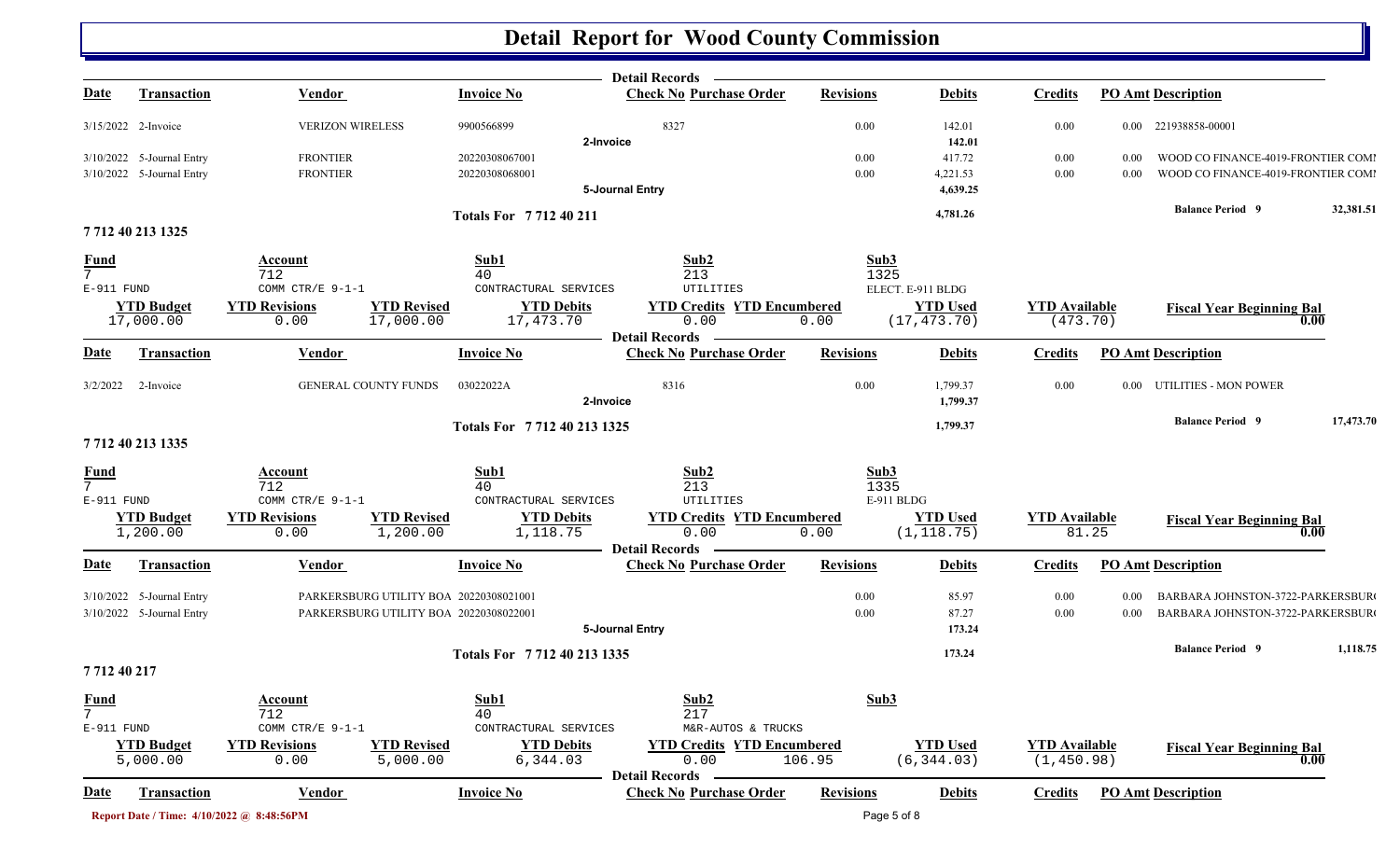| 3/7/2022                                      | 1-Purchase Order                | <b>ADVANCE AUTO PARTS</b>                                         |                                                                     |                                               | 85550                                                  | 0.00             | 0.00                             | 0.00                                 |        | 159.99 Battery for Ford Escape, D Jones assigned vehicle                           |          |
|-----------------------------------------------|---------------------------------|-------------------------------------------------------------------|---------------------------------------------------------------------|-----------------------------------------------|--------------------------------------------------------|------------------|----------------------------------|--------------------------------------|--------|------------------------------------------------------------------------------------|----------|
| 3/15/2022 2-Invoice<br>3/15/2022 2-Invoice    |                                 | <b>ADVANCE AUTO PARTS</b><br><b>GOODYEAR AUTO SERVICE (31563)</b> | 12560-327767                                                        | 1-Purchase Order<br>8319<br>8320<br>2-Invoice | 85550                                                  | 0.00<br>0.00     | 159.99<br>59.00<br>218.99        | 0.00<br>0.00                         |        | (159.99) Battery for Ford Escape, D Jones assigned vehicle<br>0.00 CUST #632308278 |          |
|                                               |                                 |                                                                   | <b>Totals For 771240217</b>                                         |                                               |                                                        |                  | 218.99                           |                                      |        | <b>Balance Period 9</b>                                                            | 6,344.03 |
| 7 7 1 2 4 0 2 2 1                             |                                 |                                                                   |                                                                     |                                               |                                                        |                  |                                  |                                      |        |                                                                                    |          |
| <b>Fund</b><br>$\overline{7}$<br>$E-911$ FUND |                                 | Account<br>712<br>COMM CTR/E 9-1-1                                | Sub1<br>40<br>CONTRACTURAL SERVICES                                 |                                               | Sub2<br>221<br>TRAINING & EDUCATION                    | Sub3             |                                  |                                      |        |                                                                                    |          |
|                                               | <b>YTD Budget</b><br>25,000.00  | <b>YTD Revisions</b><br>0.00                                      | <b>YTD Revised</b><br><b>YTD Debits</b><br>25,000.00<br>7,193.17    |                                               | <b>YTD Credits YTD Encumbered</b><br>0.00              | 2,858.67         | <b>YTD</b> Used<br>(7, 193.17)   | <b>YTD Available</b><br>14,948.16    |        | <b>Fiscal Year Beginning Bal</b>                                                   | 0.00     |
| Date                                          | Transaction                     | Vendor                                                            | <b>Invoice No</b>                                                   | <b>Detail Records</b>                         | <b>Check No Purchase Order</b>                         | <b>Revisions</b> | <b>Debits</b>                    | <b>Credits</b>                       |        | <b>PO Amt Description</b>                                                          |          |
| 3/3/2022                                      | 1-Purchase Order                | UNITED BANKCARD CENTER                                            |                                                                     |                                               | 85530                                                  | 0.00             | 0.00                             | 0.00                                 |        | 140.00 APCO Conf WV Chpt (1 atten - 1 day incl banqu                               |          |
| 3/17/2022                                     | 1-Purchase Order                | MOUNTAIN STATE ESC                                                |                                                                     |                                               | 85583                                                  | 0.00             | 0.00                             | 0.00                                 | 140.00 | Public Safety Telecommunicator Course                                              |          |
| 3/22/2022                                     | 1-Purchase Order                | APCO INTERNATIONAL                                                |                                                                     |                                               | 85608                                                  | 0.00             | 0.00                             | 0.00                                 | 219.00 | EMD Inst Guide, emd recert                                                         |          |
| 3/22/2022                                     | 1-Purchase Order                | APCO INTERNATIONAL                                                |                                                                     |                                               | 85608                                                  | 0.00             | 0.00                             | 0.00                                 | 14.31  | shipping                                                                           |          |
| 3/22/2022                                     | 1-Purchase Order                | APCO INTERNATIONAL                                                |                                                                     |                                               | 85610                                                  | 0.00             | 0.00                             | 0.00                                 | 495.00 | EMD manuals                                                                        |          |
| 3/22/2022                                     | 1-Purchase Order                | APCO INTERNATIONAL                                                |                                                                     |                                               | 85610                                                  | 0.00             | 0.00                             | 0.00                                 | 44.55  | shipping                                                                           |          |
|                                               |                                 |                                                                   |                                                                     | 1-Purchase Order                              |                                                        |                  |                                  |                                      |        |                                                                                    |          |
| 3/7/2022                                      | 1-Purchase Order Pending Peard  | <b>EMBASSY SUITES</b>                                             |                                                                     |                                               | 85543                                                  | 0.00             | 0.00                             | 0.00                                 |        | 218.00 2-Night Stay at \$109/night for WV APCO conf R                              |          |
|                                               |                                 |                                                                   |                                                                     | 1-Purchase Order Pe                           |                                                        |                  |                                  |                                      |        |                                                                                    |          |
| 3/15/2022 2-Invoice                           |                                 | MODERN MARKETING                                                  | MMI144776                                                           | 8323                                          | 85418                                                  | 0.00             | 320.16                           | 0.00                                 |        | $(320.16)$ 9-1-1 Activity Sheets                                                   |          |
|                                               |                                 |                                                                   |                                                                     | 2-Invoice                                     |                                                        |                  | 320.16                           |                                      |        |                                                                                    |          |
|                                               | $3/10/2022$ 5-Journal Entry     | <b>WEST VIRGINIA APCO</b>                                         | 20220308073001                                                      |                                               | 85449                                                  | 0.00             | 770.00                           | 0.00                                 |        | (770.00) APCO Conference, WV Chapter (2 attendees S. S.                            |          |
|                                               |                                 |                                                                   |                                                                     | 5-Journal Entry                               |                                                        |                  | 770.00                           |                                      |        |                                                                                    |          |
|                                               |                                 |                                                                   | <b>Totals For 771240221</b>                                         |                                               |                                                        |                  | 1,090.16                         |                                      | 180.70 | <b>Balance Period 9</b>                                                            | 7,193.17 |
| 771240230                                     |                                 |                                                                   |                                                                     |                                               |                                                        |                  |                                  |                                      |        |                                                                                    |          |
| <u>Fund</u><br>7<br>E-911 FUND                |                                 | Account<br>712<br>COMM CTR/E 9-1-1                                | Sub1<br>40<br>CONTRACTURAL SERVICES                                 |                                               | Sub2<br>230<br>CONTRACTED SERVICES                     | Sub3             |                                  |                                      |        |                                                                                    |          |
|                                               | <b>YTD Budget</b><br>175,000.00 | <b>YTD Revisions</b><br>0.00                                      | <b>YTD Revised</b><br><b>YTD Debits</b><br>175,000.00<br>145,788.14 | <b>Detail Records</b>                         | <b>YTD Credits YTD Encumbered</b><br>0.00<br>69,946.07 |                  | <b>YTD Used</b><br>(145, 788.14) | <b>YTD</b> Available<br>(40, 734.21) |        | <b>Fiscal Year Beginning Bal</b>                                                   | 0.00     |
| D <u>ate</u>                                  | <b>Transaction</b>              | <b>Vendor</b>                                                     | <b>Invoice No</b>                                                   |                                               | <b>Check No Purchase Order</b>                         | <b>Revisions</b> | <b>Debits</b>                    | <b>Credits</b>                       |        | <b>PO Amt Description</b>                                                          |          |
| 3/14/2022                                     | 1-Purchase Order                | <b>CINTAS CORPORATION</b>                                         |                                                                     |                                               | 85574                                                  | 0.00             | 0.00                             | 0.00                                 |        | 51.61 Misc Medical supplies                                                        |          |
| 3/17/2022                                     | 1-Purchase Order                | TIANO-KNOPP ASSOC., INC.                                          |                                                                     |                                               | 85584                                                  | 0.00             | 0.00                             | 0.00                                 | 500.00 | prep/submission of EMPG Grant for Chevy truck                                      |          |
|                                               | 3/17/2022 1-Purchase Order      | TIANO-KNOPP ASSOC., INC.                                          |                                                                     |                                               | 85585                                                  | 0.00             | 0.00                             | 0.00                                 | 500.00 | prep/submission of EMPG 2019 Grant                                                 |          |
|                                               |                                 |                                                                   |                                                                     |                                               |                                                        |                  |                                  |                                      |        |                                                                                    |          |

**1-Purchase Order**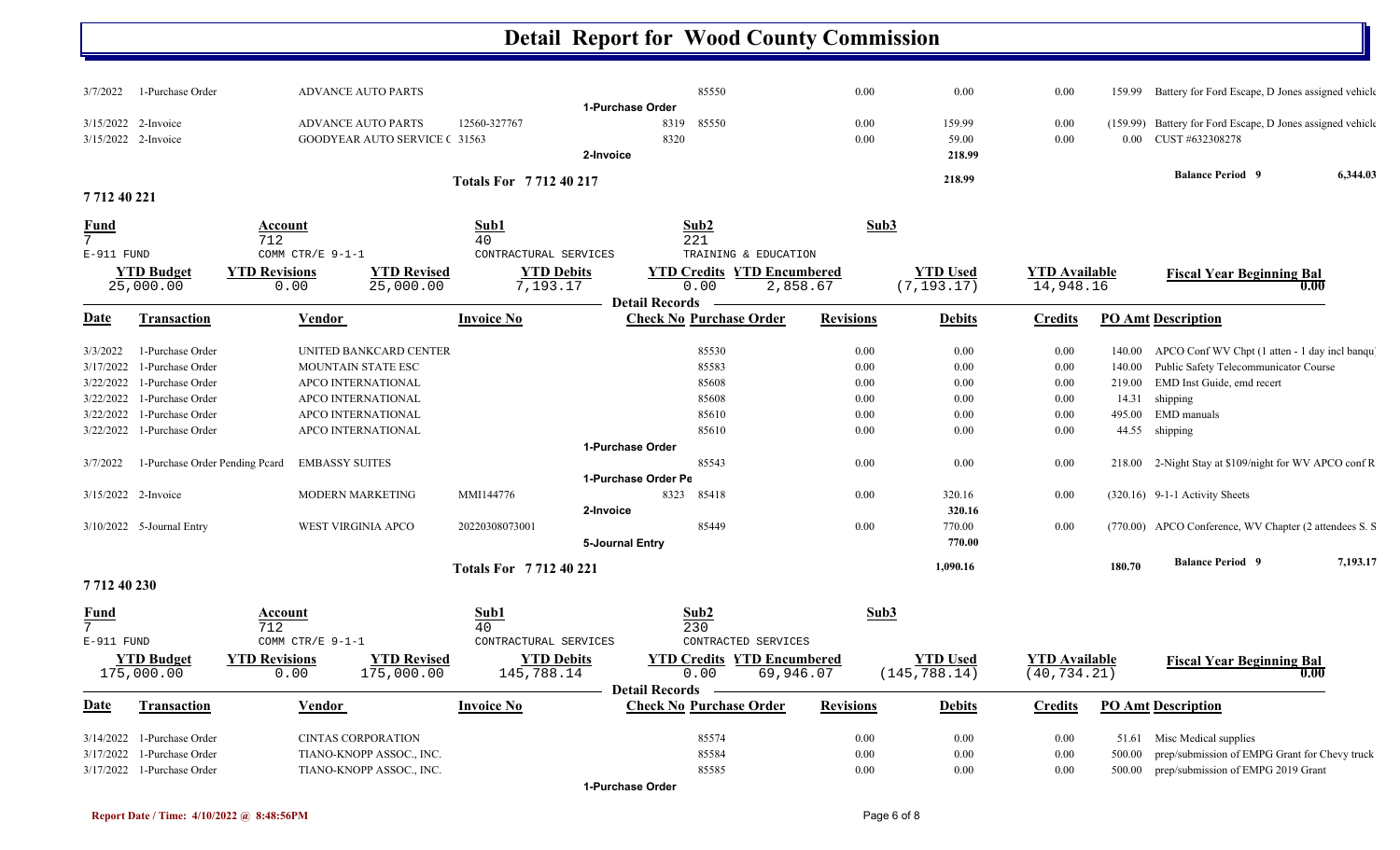|                                |                            |                       |                                      |                             | <b>Detail Report for Wood County Commission</b>         |                                   |                  |                 |                      |          |                                                           |            |  |
|--------------------------------|----------------------------|-----------------------|--------------------------------------|-----------------------------|---------------------------------------------------------|-----------------------------------|------------------|-----------------|----------------------|----------|-----------------------------------------------------------|------------|--|
| 3/1/2022                       | 2-Invoice                  |                       | RELIANT POWER MANAGEM 366            |                             | 8315 85453                                              |                                   | 0.00             | 1,928.19        | 0.00                 |          | (1,928.19) Replaced, calibrated and tested AVR module (2) |            |  |
| 3/8/2022                       | 2-Invoice                  |                       | DONNELLON MCCARTHY EN 465817039      |                             | 8317                                                    |                                   | 0.00             | 196.71          | 0.00                 | $0.00\,$ | 1640675                                                   |            |  |
|                                | $3/15/2022$ 2-Invoice      | <b>LAMP PESTPROOF</b> |                                      | 420134                      | 8321                                                    |                                   | 0.00             | 90.00           | 0.00                 | $0.00\,$ | CUST #26329                                               |            |  |
|                                | 3/15/2022 2-Invoice        | <b>LAMP PESTPROOF</b> |                                      | 420135                      | 8321                                                    |                                   | 0.00             | 205.00          | 0.00                 |          | 0.00 CUST #420135                                         |            |  |
| 3/15/2022                      | 2-Invoice                  |                       | MEDEXPRESS URGENT CARE 2175641C3908  |                             | 85384<br>8322                                           |                                   | 0.00             | 87.00           | 0.00                 | (87.00)  | Pre-employment physical for Diana Smith                   |            |  |
| 3/15/2022                      | 2-Invoice                  |                       | MEDEXPRESS URGENT CARE 2175641C3908  |                             | 85381<br>8322                                           |                                   | 0.00             | 87.00           | 0.00                 | $0.00\,$ | Pre-employment physical for Jadarien Wade                 |            |  |
|                                | 3/15/2022 2-Invoice        | <b>SEGRA</b>          |                                      | 2163837                     | 8324                                                    |                                   | 0.00             | 789.88          | 0.00                 | $0.00\,$ | ACCT #400427739                                           |            |  |
|                                | 3/15/2022 2-Invoice        | <b>SUDDENLINK</b>     |                                      | 03232022                    | 8325                                                    |                                   | 0.00             | 262.79          | 0.00                 | $0.00\,$ | ACCT NO 07712-101179-01-3                                 |            |  |
|                                | 3/15/2022 2-Invoice        |                       | T&S LAWN-LANDSCAPE INC               | 90044                       | 8326                                                    |                                   | 0.00             | 795.00          | 0.00                 | 0.00     | SNOW REMOVAL & SALT                                       |            |  |
|                                |                            |                       |                                      |                             | 2-Invoice                                               |                                   |                  | 4,441.57        |                      |          |                                                           |            |  |
|                                | 3/10/2022 5-Journal Entry  |                       | WASTE MANAGEMENT OF W 20220308041001 |                             |                                                         |                                   | 0.00             | 151.01          | 0.00                 | 0.00     | WOOD CO FINANCE-4019-WASTE MGMT V                         |            |  |
|                                |                            |                       |                                      |                             | 5-Journal Entry                                         |                                   |                  | 151.01          |                      |          |                                                           |            |  |
|                                |                            |                       |                                      | <b>Totals For 771240230</b> |                                                         |                                   |                  | 4,592.58        |                      | (963.58) | <b>Balance Period 9</b>                                   | 145,788.14 |  |
| 771255341                      |                            |                       |                                      |                             |                                                         |                                   |                  |                 |                      |          |                                                           |            |  |
| <b>Fund</b><br>$7\overline{ }$ |                            | Account<br>712        |                                      | Sub1<br>55                  | Sub <sub>2</sub><br>341                                 |                                   | Sub3             |                 |                      |          |                                                           |            |  |
| E-911 FUND                     |                            | COMM CTR/E 9-1-1      |                                      | COMMODITIES                 |                                                         | SUPPLIES/MATERIALS                |                  |                 |                      |          |                                                           |            |  |
|                                | <b>YTD Budget</b>          | <b>YTD Revisions</b>  | <b>YTD Revised</b>                   | <b>YTD Debits</b>           |                                                         | <b>YTD Credits YTD Encumbered</b> |                  | <b>YTD Used</b> | <b>YTD Available</b> |          | <b>Fiscal Year Beginning Bal</b>                          |            |  |
|                                | 10,000.00                  | 0.00                  | 10,000.00                            | 6,389.90                    | 0.00                                                    | 1,087.51                          |                  | (6, 389.90)     | 2,522.59             |          |                                                           | 0.00       |  |
| D <u>ate</u>                   | <b>Transaction</b>         | <b>Vendor</b>         |                                      | <b>Invoice No</b>           | <b>Detail Records</b><br><b>Check No Purchase Order</b> |                                   | <b>Revisions</b> | <b>Debits</b>   | <b>Credits</b>       |          | <b>PO Amt Description</b>                                 |            |  |
|                                |                            |                       |                                      |                             |                                                         |                                   |                  |                 |                      |          |                                                           |            |  |
|                                | 3/14/2022 1-Purchase Order | <b>S W RESOURCES</b>  |                                      |                             | 85573                                                   |                                   | 0.00             | 0.00            | 0.00                 |          | 70.00 Plaque and engraved name plates for Telecommun      |            |  |
|                                |                            |                       |                                      |                             | 1-Purchase Order                                        |                                   |                  |                 |                      |          |                                                           |            |  |
|                                |                            |                       |                                      | <b>Totals For 771255341</b> |                                                         |                                   |                  |                 |                      | 70.00    | <b>Balance Period 9</b>                                   | 6,389.90   |  |
| 771255343                      |                            |                       |                                      |                             |                                                         |                                   |                  |                 |                      |          |                                                           |            |  |
| <u>Fund</u>                    |                            | <u>Account</u>        |                                      | Sub1                        | Sub2                                                    |                                   | Sub3             |                 |                      |          |                                                           |            |  |
| $7^{\circ}$                    |                            | 712                   |                                      | 55                          | 343                                                     |                                   |                  |                 |                      |          |                                                           |            |  |
| E-911 FUND                     |                            | COMM CTR/E 9-1-1      |                                      | COMMODITIES                 |                                                         | <b>AUTOMOBILE SUPPLIES</b>        |                  |                 |                      |          |                                                           |            |  |
|                                | <b>YTD Budget</b>          | <b>YTD Revisions</b>  | <b>YTD Revised</b>                   | <b>YTD Debits</b>           |                                                         | <b>YTD Credits YTD Encumbered</b> |                  | <b>YTD Used</b> | <b>YTD</b> Available |          | <b>Fiscal Year Beginning Bal</b>                          |            |  |
|                                | 6,000.00                   | 0.00                  | 6,000.00                             | 3,072.65                    | 0.00                                                    | 203.49                            |                  | (3,072.65)      | 2,723.86             |          |                                                           | 0.00       |  |
|                                |                            |                       |                                      |                             | <b>Detail Records</b>                                   |                                   |                  |                 |                      |          |                                                           |            |  |
| Date                           | Transaction                | Vendor                |                                      | <b>Invoice No</b>           | <b>Check No Purchase Order</b>                          |                                   | <b>Revisions</b> | <b>Debits</b>   | <b>Credits</b>       |          | <b>PO Amt Description</b>                                 |            |  |
| 3/3/2022                       | 1-Purchase Order           |                       | ENGLEFIELD OIL COMPANY               |                             | 85535                                                   |                                   | 0.00             | 0.00            | 0.00                 | 484.52   |                                                           |            |  |
|                                |                            |                       |                                      |                             | 1-Purchase Order                                        |                                   |                  |                 |                      |          |                                                           |            |  |
|                                |                            |                       |                                      | Totals For 7712 55 343      |                                                         |                                   |                  |                 |                      | 484.52   | <b>Balance Period 9</b>                                   | 3,072.65   |  |

**7 712 55 345**